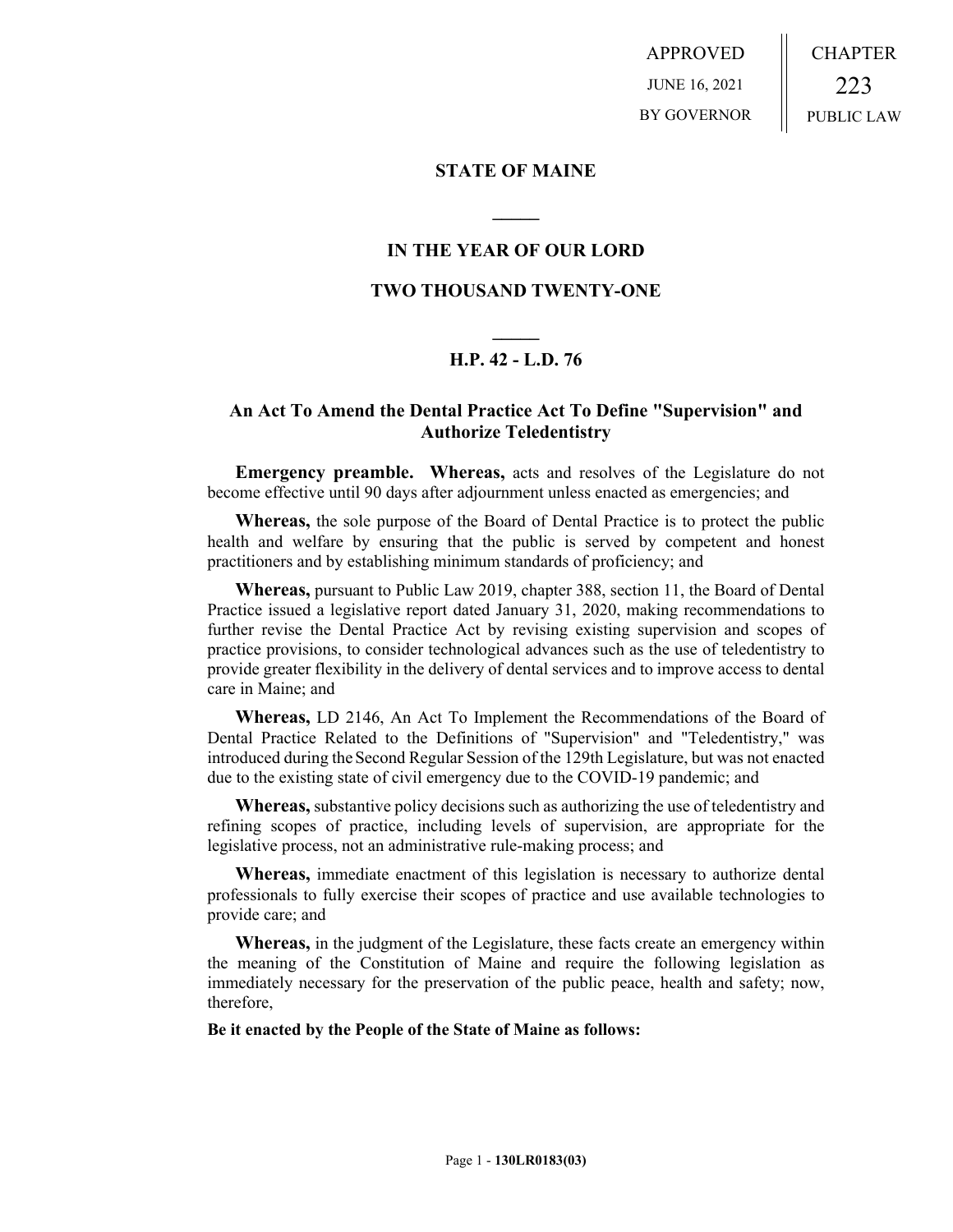**Sec. 1. 32 MRSA §18302, sub-§18,** as enacted by PL 2015, c. 429, §21, is amended to read:

**18. Direct supervision.** "Direct supervision" means the supervision required by the board by rule of those tasks and procedures requiring the physical presence of the supervisor in the practice setting at the time such tasks or procedures are being performed. In order to provide direct supervision of patient treatment, the supervisor must at least identify or diagnose the condition to be treated, and authorize the treatment procedure prior to implementation and examine the condition after treatment and prior to the patient's discharge.

**Sec. 2. 32 MRSA §18302, sub-§22,** as enacted by PL 2015, c. 429, §21, is amended to read:

**22. General supervision.** "General supervision" means the supervision required by the board by rule of those tasks and procedures when that do not require the physical presence of the supervisor is not required in the practice setting while procedures are being performed but do require the tasks and procedures to be performed with the prior knowledge and consent of the supervisor.

**Sec. 3. 32 MRSA §18302, sub-§35** is enacted to read:

**35. Supervision.** "Supervision" means either direct supervision or general supervision as determined by the tasks and procedures that are being performed in accordance with this chapter.

**Sec. 4. 32 MRSA §18302, sub-§36** is enacted to read:

**36. Supervisor.** "Supervisor" means an individual licensed by the board and authorized to provide supervision under this chapter.

**Sec. 5. 32 MRSA §18302, sub-§37** is enacted to read:

**37. Teledentistry.** "Teledentistry," as it pertains to the delivery of oral health care services, means the use of interactive, real-time visual, audio or other electronic media for the purposes of education, assessment, examination, diagnosis, treatment planning, consultation and directing the delivery of treatment by individuals licensed under this chapter and includes synchronous encounters, asynchronous encounters, remote patient monitoring and mobile oral health care in accordance with practice guidelines specified in rules adopted by the board.

**Sec. 6. 32 MRSA §18342, sub-§6, ¶D,** as enacted by PL 2015, c. 429, §21, is amended to read:

D. A statement from the sponsoring supervising dentist that demonstrates that the level of supervision and control of the services to be performed by the applicant are adequate and that the performance of these services are within the applicant's dental knowledge and skill.

**Sec. 7. 32 MRSA §18371, sub-§2, ¶E,** as enacted by PL 2015, c. 429, §21, is amended to read:

E. An individual with a resident dentist license may provide dental services only under the supervision of the sponsoring a dentist and in accordance with the level of supervision and control for which the license was issued by the board.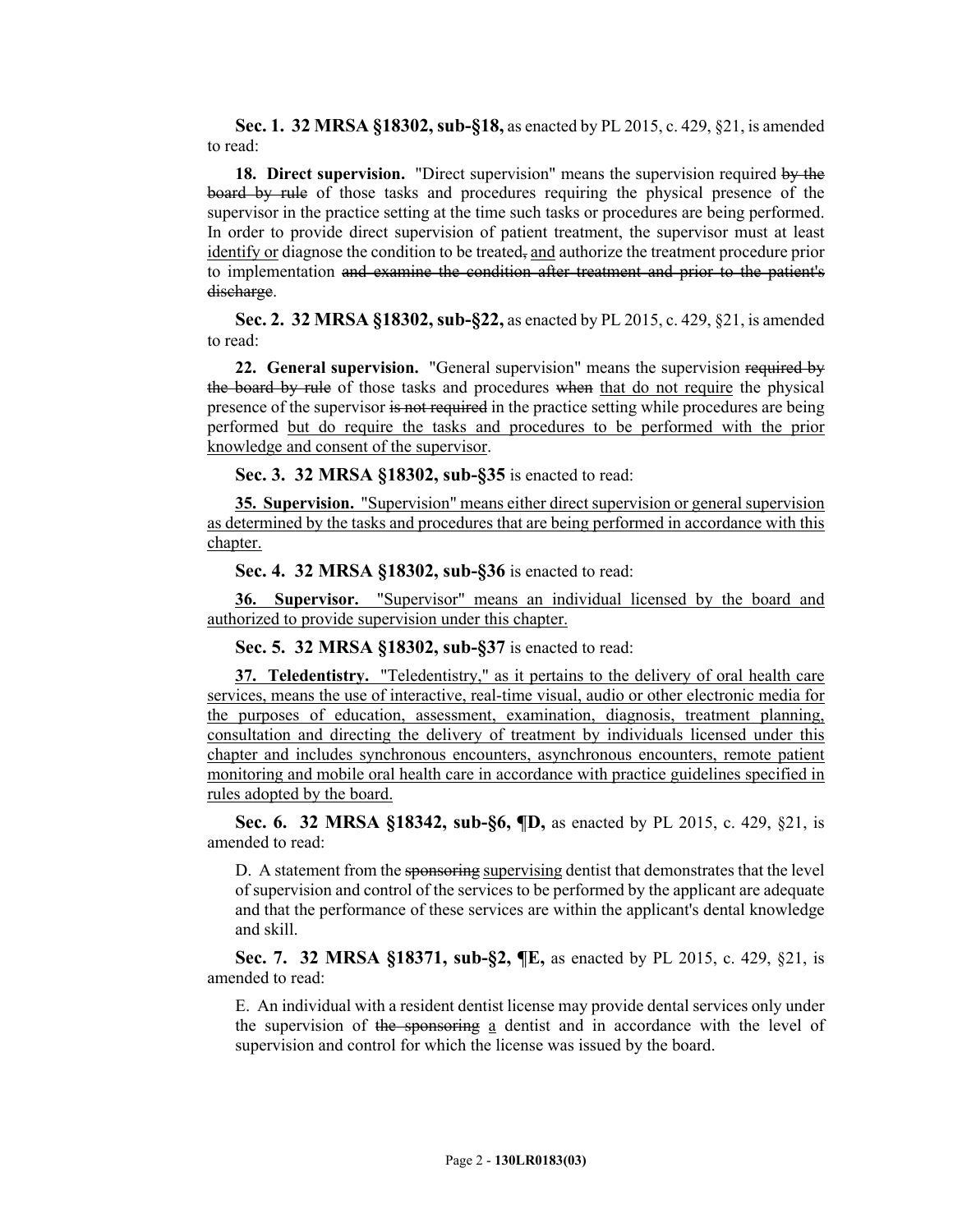**Sec. 8. 32 MRSA §18371, sub-§3,** as amended by PL 2017, c. 388, §15, is repealed and the following enacted in its place:

**3. Delegation authorized.** A dentist may delegate to an unlicensed person or a licensed person activities related to dental care and treatment that are delegated by custom and usage as long as those activities are under the supervision or control of the dentist. A dentist who delegates activities to an unlicensed person as described is legally liable for the activities of that unlicensed person and the unlicensed person in this relationship is considered the dentist's agent.

**Sec. 9. 32 MRSA §18371, sub-§4,** as amended by PL 2017, c. 288, Pt. A, §35, is further amended to read:

**4. Delegation not authorized.** A dentist may not delegate any dental activity not listed in subsection 3 or 6 to an unlicensed person activities related to dental care or treatment that require a license under this chapter. A dentist may not delegate to a licensed person activities related to dental care or treatment that are outside the scope of practice of that licensed person.

**Sec. 10. 32 MRSA §18373, sub-§1,** as amended by PL 2017, c. 388, §17, is further amended to read:

**1. Scope of practice; direct supervision.** An expanded function dental assistant may perform under the direct general supervision of a dentist all of the activities that may be delegated by a dentist to an unlicensed person pursuant to section 18371, subsection  $3\frac{1}{2}$ paragraph C. An expanded function dental assistant may also perform the following activities authorized under the direct general supervision of a dentist:

A. Apply cavity liners and bases as long as the dentist:

(1) Has ordered the cavity liner or base; and

(2) Has checked the cavity liner or base prior to the placement of the restoration; and

(3) Has checked the final restoration prior to patient dismissal;

B. Apply pit and fissure sealants after an evaluation of the teeth by the dentist at the time of sealant placement;

C. Apply supragingival desensitizing agents to an exposed root surface or dentinal surface of teeth;

D. Apply topical fluorides recognized for the prevention of dental caries;

E. Cement provisional or temporary crowns and bridges and remove excess cement;

F. Perform pulp vitality tests;

G. Place and contour amalgam, composite and other restorative materials prior to the final setting or curing of the material;

I. Place and remove gingival retraction cord;

K. Size, place and cement or bond orthodontic bands and brackets with final inspection by the dentist;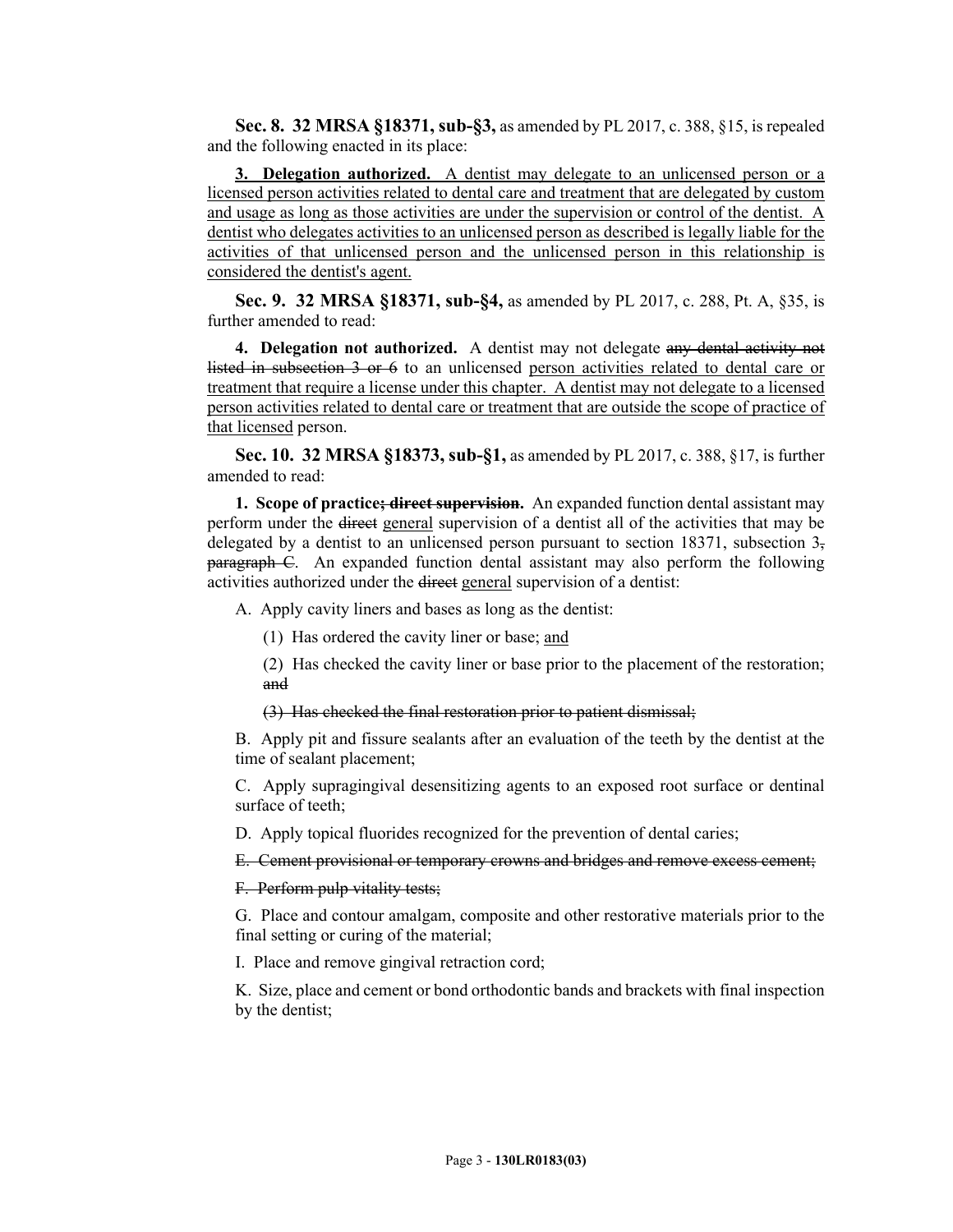L. Supragingival polishing. A dentist or a dental hygienist must first determine that the teeth to be polished are free of calculus or other extraneous material prior to polishing. Dentists may permit an expanded function dental assistant to use only using a slow-speed rotary instrument and rubber cup. Dentists may allow an expanded function dental assistant to use high-speed, power-driven handpieces or instruments to contour or finish newly placed composite materials; and

M. Obtain impressions for athletic mouth guards, provisional or temporary crowns and bridges.

HH. Contour or finish restorative materials using a high-speed, power-driven handpiece or instrument.

**Sec. 11. 32 MRSA §18373, sub-§2,** as amended by PL 2017, c. 388, §17, is repealed.

**Sec. 12. 32 MRSA §18374,** as amended by PL 2017, c. 388, §§18 and 19, is further amended to read:

#### **§18374. Dental hygienist**

**1. Scope of practice; direct supervision.** A dental hygienist and faculty dental hygienist may perform the following procedures under the direct supervision of a dentist:

A. Administer local anesthesia or nitrous oxide analgesia, as long as the dental hygienist or faculty dental hygienist has authority to administer the relevant medication pursuant to section 18345, subsection 2, paragraph D or  $E_{\frac{1}{2}}$ .

B. Irrigate and dry root canals;

C. Record readings with a digital caries detector and report them to the dentist for interpretation and evaluation;

D. Remove socket dressings;

E. Take cytological smears as requested by the dentist; and

F. Obtain impressions for nightguards and occlusal splints.

**2. Scope of practice; general supervision.** A dental hygienist and faculty dental hygienist may perform under the general supervision of a dentist all of the activities that may be delegated to an unlicensed person pursuant to section  $18371$ , subsection 3, except the activities in section 18371, subsection 3, paragraph  $C$ , subparagraphs  $(6)$ ,  $(17)$  and  $(19)$ . A dental hygienist and faculty dental hygienist may also perform the following procedures under the general supervision of a dentist:

A. Prescribe, dispense or administer anticavity toothpastes or topical gels with 1.1% or less sodium fluoride and oral rinses with 0.05%, 0.2%, 0.44% or 0.5% sodium fluoride, as well as chlorhexidine gluconate oral rinse;

C. Apply desensitizing agents to teeth;

D. Apply fluoride to control caries;

F. Apply sealants;

J. Expose and process radiographs;

O. Interview patients and record complete medical and dental histories;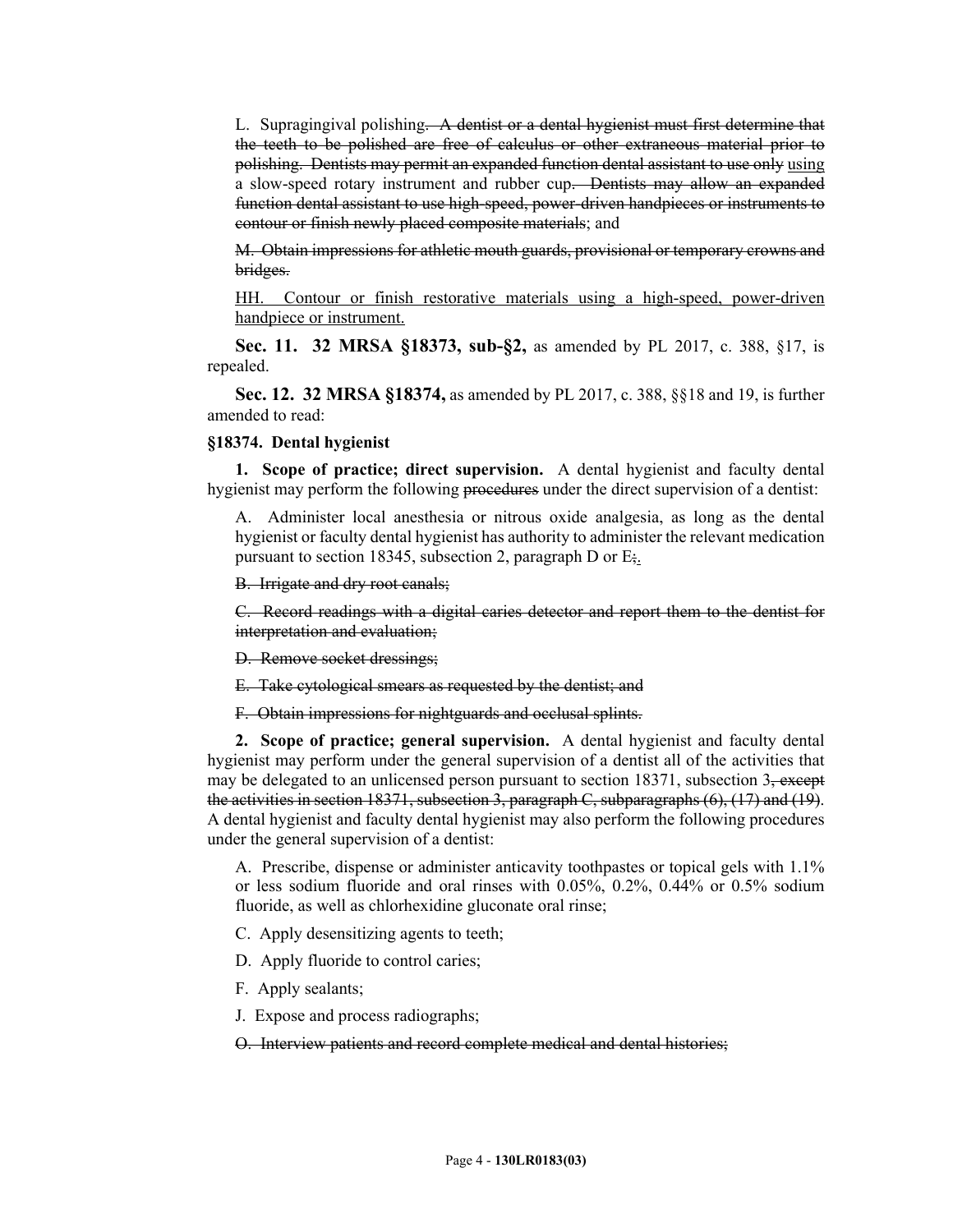R. Obtain bacterial sampling when treatment is planned by the dentist;

S. Perform all procedures necessary for a complete prophylaxis, including root planing;

U. Perform complete periodontal and dental restorative charting;

X. Perform oral inspections, recording all conditions that should be called to the attention of the dentist;

Y. Perform postoperative irrigation of surgical sites;

CC. Place and remove gingival retraction cord without vasoconstrictor;

GG. Place localized delivery of chemotherapeutic agents when treatment is planned by the dentist;

JJ. Place temporary restorations as an emergency procedure, as long as the patient is informed of the temporary nature of the restoration; and

LL. Prepare tooth sites and surfaces with a rubber cup and pumice for banding or bonding of orthodontic brackets. This procedure may not be interpreted as a preparation for restorative material;

TT. Smooth and polish amalgam restorations; and.

VV. Obtain impressions for study casts, athletic mouth guards, custom trays, bleaching trays, fluoride trays, opposing models, retainers and stents.

**3. Limitation.** An individual with a faculty dental hygienist license may provide the services described in this section only as part of the education program for which the license was issued by the board.

**Sec. 13. 32 MRSA §18377, sub-§1,** as amended by PL 2019, c. 388, §10, is further amended to read:

**1. Scope of practice.** A dental therapist may perform the following procedures in limited practice settings, if authorized by a written practice agreement with a dentist licensed in this State pursuant to subsection 3.

A. To the extent permitted in a written practice agreement, a dental therapist may provide the care and services listed in this paragraph only under the direct supervision of the supervising dentist:

(1) Perform oral health assessments, pulpal disease assessments for primary and young teeth, simple cavity preparations and restorations and simple extractions;

(2) Prepare and place stainless steel crowns and aesthetic anterior crowns for primary incisors and prepare, place and remove space maintainers;

(3) Provide referrals;

(4) Administer local anesthesia and nitrous oxide analgesia;

(5) Perform preventive services;

(6) Conduct urgent management of dental trauma, perform suturing, extract primary teeth and perform nonsurgical extractions of periodontally diseased permanent teeth if authorized in advance by the supervising dentist; and